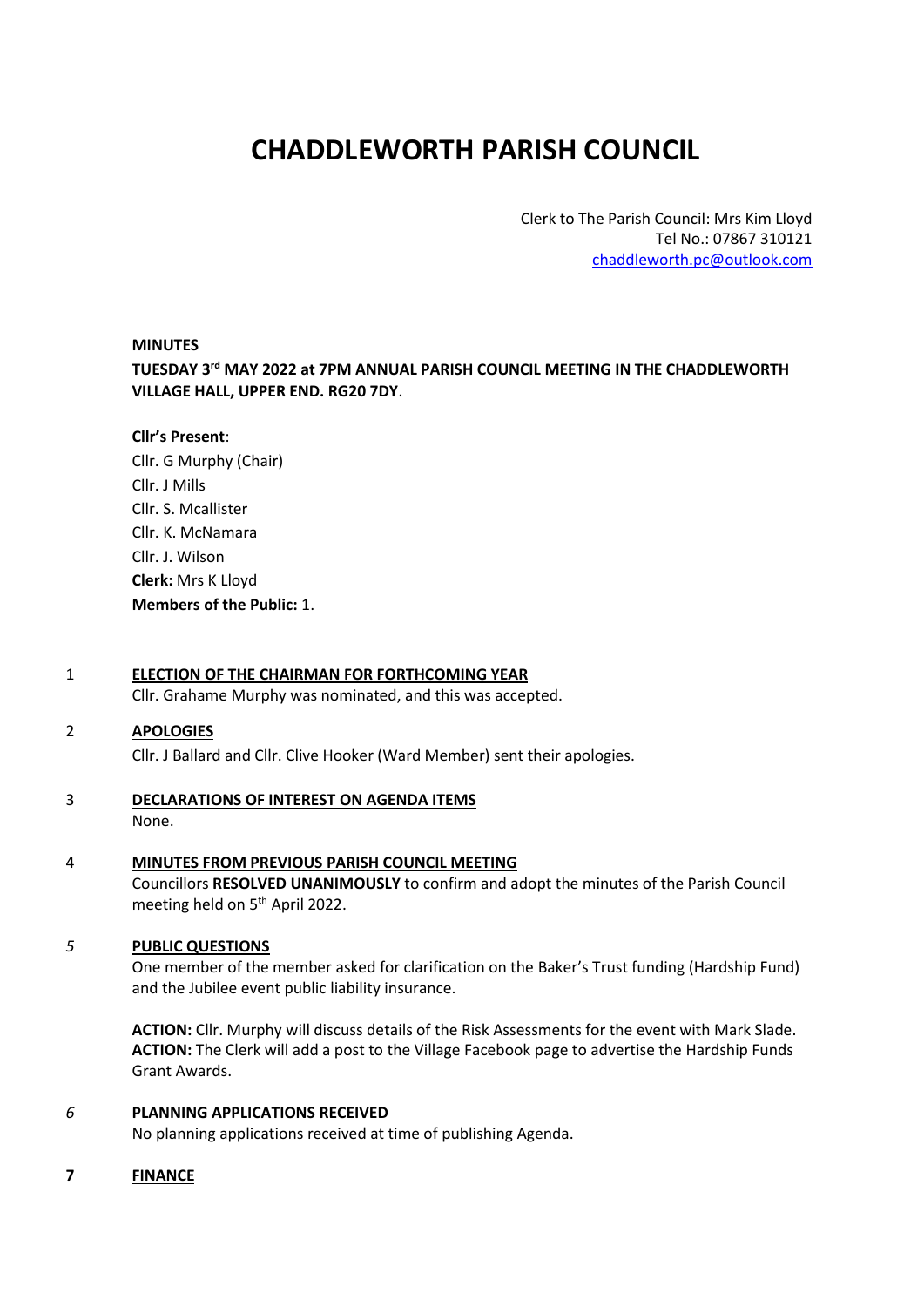#### Councillors **RESOLVED UNANIMOUSLY** to approve the payments for May as shown below.

#### **Accounts for Payment May 2022**

| Expenditure brought forward 21-22                                               |                                  | £1,019.26                         |   |           |  |  |  |
|---------------------------------------------------------------------------------|----------------------------------|-----------------------------------|---|-----------|--|--|--|
| <b>Payments</b>                                                                 |                                  |                                   |   |           |  |  |  |
| Cheque No                                                                       | Payee                            | <b>Description</b>                |   | Amount    |  |  |  |
| <b>SO</b>                                                                       | <b>Mrs H Anderson</b>            | <b>Litter Picking</b>             | £ | 20.00     |  |  |  |
| <b>SO</b>                                                                       | Kim Lloyd                        | <b>Clerk Salary</b>               |   |           |  |  |  |
| <b>SO</b>                                                                       | <b>Chadd Village Hall</b>        | <b>Village Hall Hire</b>          | £ | 23.00     |  |  |  |
| <b>SO</b>                                                                       | Apha Xperience                   | <b>Newsletter</b>                 | £ | 87.25     |  |  |  |
| 800104                                                                          | Instigna <sup>*</sup>            | Commemorative Jubliee Coins       | £ | 393.60    |  |  |  |
| 800105                                                                          | Scofell                          | <b>Grass Cutting</b>              | £ | 231.74    |  |  |  |
| PAID <sup>*</sup>                                                               |                                  |                                   |   |           |  |  |  |
| NB PAYE Employee, Employers and NI contributions are accrued and paid quarterly |                                  |                                   |   |           |  |  |  |
| <b>Receipts</b>                                                                 |                                  |                                   |   |           |  |  |  |
| May                                                                             | <b>WBC</b>                       | Precept 1st payment               | £ | 9,750.00  |  |  |  |
|                                                                                 |                                  |                                   |   |           |  |  |  |
| <b>Total Receipts</b>                                                           |                                  |                                   | f | 9,750.00  |  |  |  |
|                                                                                 |                                  | <b>Financial Position to date</b> |   |           |  |  |  |
|                                                                                 |                                  |                                   |   |           |  |  |  |
|                                                                                 | Balance carried forward 31/03/22 |                                   | £ | 17,952.41 |  |  |  |
| Income for year 22-23 to date.                                                  |                                  |                                   | £ | 9,750.00  |  |  |  |
| Less payments for year 22-23 to date                                            |                                  |                                   |   | £1,019.26 |  |  |  |
| Total                                                                           |                                  |                                   | £ | 26,683.15 |  |  |  |
|                                                                                 |                                  | Projected Year End 2022/2023      |   |           |  |  |  |
| Opening balance                                                                 |                                  |                                   | £ | 17,952.41 |  |  |  |
| Add forecasted Income for year 21-22                                            |                                  |                                   | £ | 19,500.00 |  |  |  |
| Less forecasted payments                                                        |                                  |                                   | £ | 17,169.20 |  |  |  |
| Forecasted year end balance                                                     |                                  |                                   | £ | 20,283.21 |  |  |  |

The Budget vs Expenditure table to date May was noted.

The end of year balance for 2021-2022 being. Final Budget vs Expenditure 2021-2022 Bank Reconciliation to 31 March 2022 were reviewed along with the Clerk Summary Report.

The Budget Vs Expenditure table and Clerk Summary Repot is shown as Appendix 1.

*(Cllr. S. Mcallister arrived)*

*(All above finance documents emailed to members of Parish Council for review before the meeting)* 

#### **8 CERTIFICATE OF EXEMPTION – AGAR 2021/22 Part 2**

The Parish Council reviewed the Certificate of Exemption and the Chairman and Clerk signed. The Clerk will email the certificate to the external auditors.

#### **9 ELECTION OF THE VICE CHAIRMAN FOR FORTHCOMING YEAR**

It was decided to make this an agenda item for the next meeting as the current vice Chairman was not in attendance.

**10 APPOINTMENT OF COUNCILLORS TO COMMITTEES OR ANY OUTSIDE BODIES** Public Rights of Way representative – Cllr. Mcallister agreed to continue with this appointment.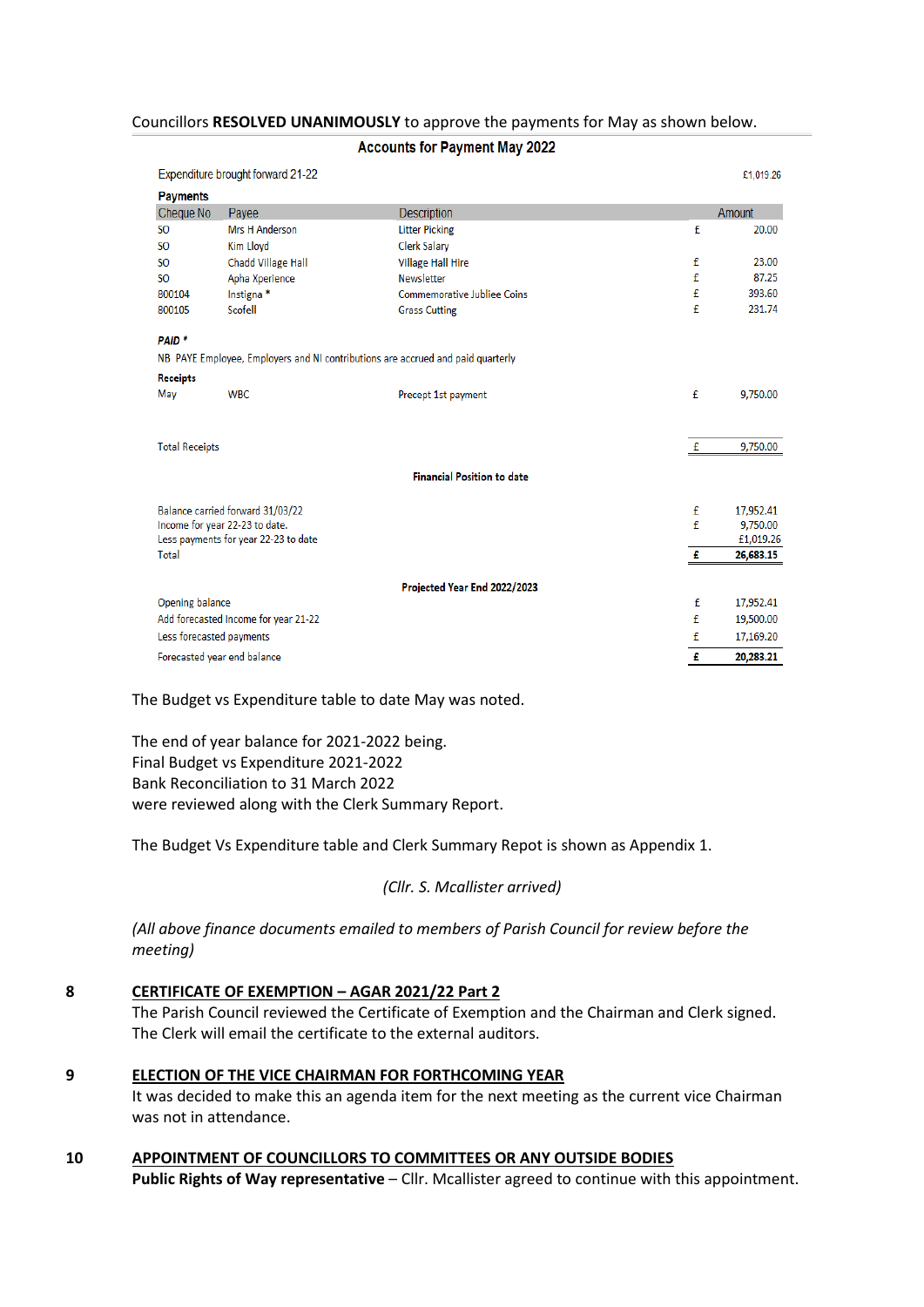**Village Hall representative** – Cllr. Ballard was nominated as Cllr. Ballard was not in attendance; he will be invited to remain in this appointment, it will be recorded in a further meeting if it should change.

**School representative** – Cllr. Wilson nominated himself to represent the Council. **Saunders and Wynn** – Cllr. Murphy agreed to continue with this appointment.

#### **11 TO ADOPT THE ASSET REGISTER FOR THE FORTHCOMING YEAR**

Following discussion, it was agreed to include the (new) memorial garden Arbor frame, fencing and the Tommy memorial statue to the Asset Register as shown in Appendix 2.

**ACTION: Clerk**

#### **12 TO ADOPT THE STANDING ORDERS AND FINANCIAL REQULATIONS FOR FORTHCOMING YEAR**

The Standing Orders and Financial Regulations were reviewed and adopted for the forthcoming year.

#### **13 THE QUEENS PLATINUM JUBILEE – THURSDAY 2 ND TO SUNDAY 5th JUNE 2022**

**Thursday 2nd June** - Mr Hambro had kindly financed the Beacon and it is now up ready at Downs Meadow. A Piper has also been found for the beacon lighting event.

**Sunday 5 th June** – Picnic in the recreational park. Village hall tables can be used but people are encouraged to bring their own. There will be teas and cakes available from the hall on the Sunday. Everyone is asked to bring their own picnic and drink.

#### **14 CLERK REPORTS**

The Parish Insurance is due  $1<sup>st</sup>$  June 2022. This will need to be approved via email. The Clerk will email quotes for review to Council, and this will need to be approved by at least three members of Council and will be recorded in the next meeting.

**06/04 Email** from Bruno Peek Pageant master, the Queens Platinum Jubilee Celebrations. Chaddleworth's Beacon is now registered.

**27/04 Email** from Chieveley Ukraine Support Group. Cllr. Murphy said he would represent the Parish Council and contact the group.

#### **15 COUNCILLORS REPORTS**

Cllr. Mcallister raised the thoughts to an unused bridleway in Buckham Hill, adjacent to the concrete layby, there is signage to a bridleway that appears to be closed off. The registration of Rights of Ways deadline is 2026 to register any ROW that are used and not registered. After further discussion it was agreed to leave this how it stands.

#### **16 MATTERS FOR FUTURE CONSIDERATION** None.

#### **17 DATE OF NEXT MEETTING**

The date of the next meeting is on Tuesday  $7<sup>th</sup>$  June 2022 at 7.30pm in the Chaddleworth Village Hall.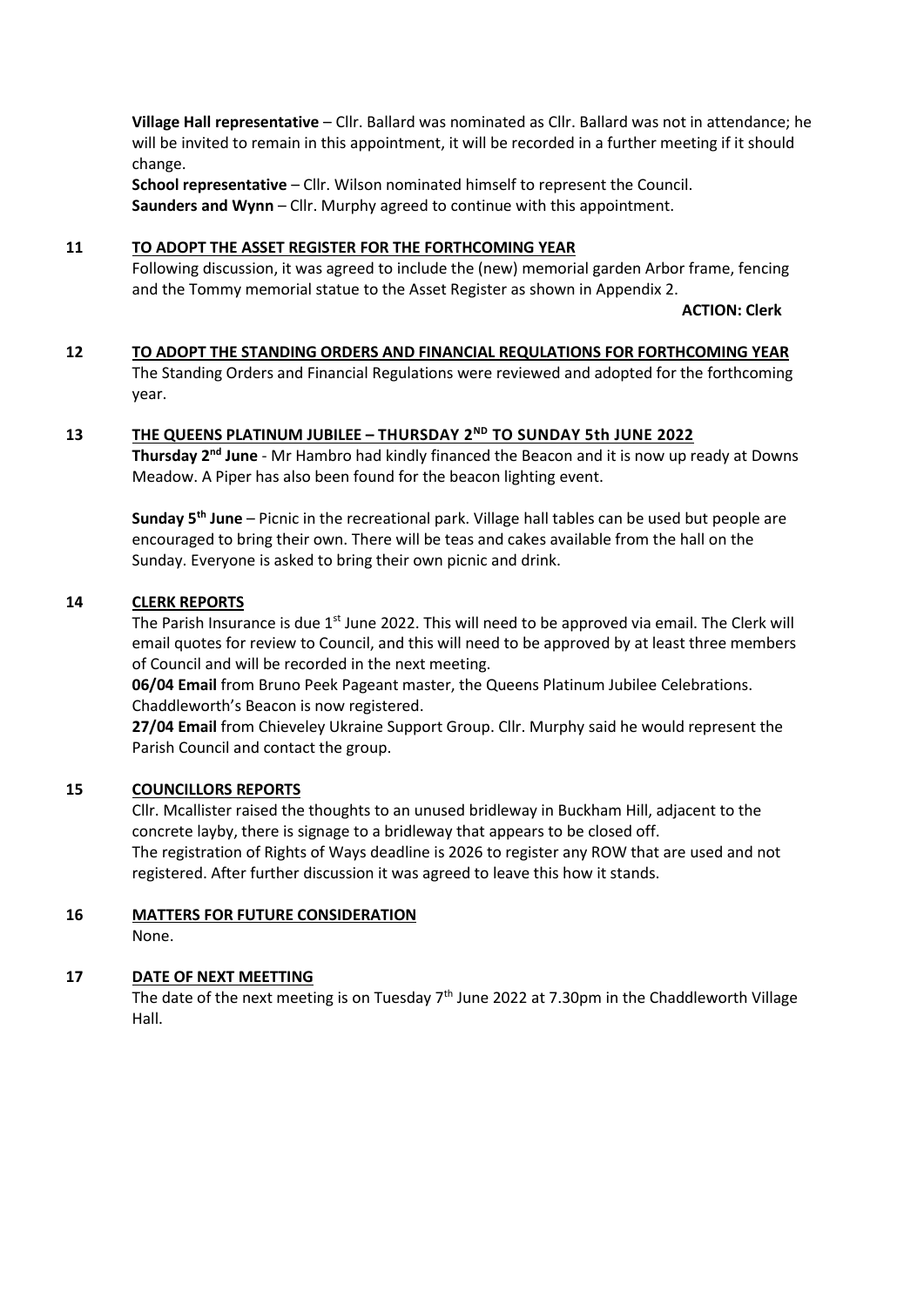# **Appendix 1**

### **Chaddleworth Parish Council**

**Budget 2021/2022**

| <b>Receipts</b>                                                                                                                                                                                                                                                                                                                                                     |                                                                         | To Date                                                                                                                   |  |                                                                         | <b>Budget</b><br>2022/2023                                                                                                                           |  |
|---------------------------------------------------------------------------------------------------------------------------------------------------------------------------------------------------------------------------------------------------------------------------------------------------------------------------------------------------------------------|-------------------------------------------------------------------------|---------------------------------------------------------------------------------------------------------------------------|--|-------------------------------------------------------------------------|------------------------------------------------------------------------------------------------------------------------------------------------------|--|
| Precept<br><b>Bank Interest</b><br>Member Bid<br>CIL funding<br>Unpresented Chqs from 2020-2021                                                                                                                                                                                                                                                                     | £<br>£<br>£<br>£<br>£                                                   | £<br>19,500.00<br>0.68<br>2,240.00<br>250.00                                                                              |  | £<br>£<br>£                                                             | £<br>19,500                                                                                                                                          |  |
| VAT reclaim 2020/21                                                                                                                                                                                                                                                                                                                                                 | £                                                                       | 647.42                                                                                                                    |  |                                                                         |                                                                                                                                                      |  |
| Total                                                                                                                                                                                                                                                                                                                                                               | £                                                                       | 22,638.10                                                                                                                 |  | £                                                                       | 19,500                                                                                                                                               |  |
| <b>Payments</b><br><u>Salaries</u><br>Salary                                                                                                                                                                                                                                                                                                                        |                                                                         | <b>YTD</b><br>£                                                                                                           |  |                                                                         | <b>Budget</b><br>£                                                                                                                                   |  |
| Pension                                                                                                                                                                                                                                                                                                                                                             | £                                                                       |                                                                                                                           |  | £                                                                       |                                                                                                                                                      |  |
| <b>General Office &amp; Administration</b><br><b>Clerk Expenses</b><br><b>Councillor Expenses</b><br>Postage and Stationery<br>Subscriptions and Training<br>Parish Insurance<br><b>Newsletter Printing</b><br>Hire of Halls<br>Website hosting<br>Payroll - Final Invoice<br>Audit<br><b>GDPR</b> registration                                                     | £<br>ደ<br>ደ<br>£<br>£<br>£<br>£<br>£<br>£<br>£<br>£<br>£<br>£           | 780.00<br>8.50<br>138.56<br>204.43<br>425.16<br>1,352.50<br>276.00<br>123.49<br>65.45<br>50.00<br>35.00                   |  | £<br>$\overline{\mathbf{f}}$<br>£<br>£<br>£<br>£<br>£<br>£<br>£<br>£    | 780.00<br>100.00<br>80.00<br>610.00<br>450.00<br>1,200.00<br>276.00<br>150.00<br>60.00<br>35.00                                                      |  |
| Open Spaces<br><b>Churchyard Maintenance</b><br><b>Field Rents</b><br><b>Grass Cutting</b><br>Playground Inspection<br><b>Playground Repairs</b><br>Dog/Litter Waste Bins<br><b>Memorial Garden</b><br>Defbrillator Pads and Battery<br><b>Grit Bins</b><br>Village Repairs Budget<br>Donations<br>Remote Meeting Zoom<br><b>By Elections</b><br>VAT spend<br>Total | £<br>£<br>£<br>£<br>£<br>£<br>£<br>£<br>£<br>£<br>£<br>£<br>£<br>£<br>£ | 200.00<br>300.00<br>1,535.00<br>69.50<br>297.11<br>834.37<br>266.50<br>52.80<br>311.94<br>1,785.00<br>448.41<br>14,364.26 |  | £<br>£<br>£<br>£<br>£<br>£<br>£<br>£<br>£<br>£<br>£<br>£<br>£<br>£<br>£ | 200.00<br>300.00<br>2,000.00<br>100.00<br>1,000.00<br>600.00<br>100.00<br>25.00<br>300.00<br>1,000.00<br>1,610.00<br>120.00<br>1,500.00<br>17,378.96 |  |
|                                                                                                                                                                                                                                                                                                                                                                     |                                                                         |                                                                                                                           |  |                                                                         |                                                                                                                                                      |  |
| <b>Sinking Funds</b><br>Playground Capital Replacement Fund<br><u>CIL</u>                                                                                                                                                                                                                                                                                           | £<br>£                                                                  | 4,000.00                                                                                                                  |  | £<br>£                                                                  | <b>Budget</b><br>4,000.00                                                                                                                            |  |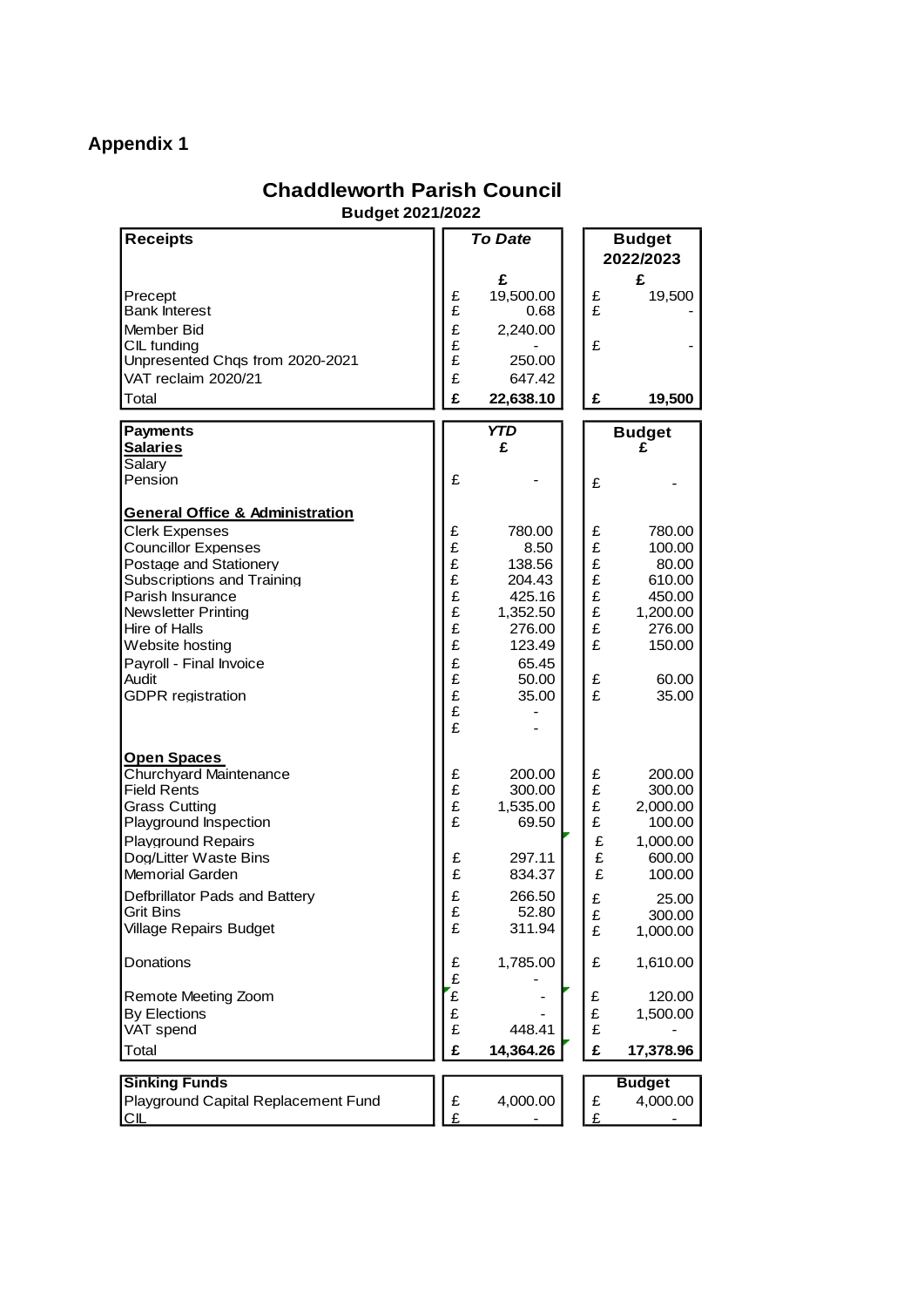## **Chaddleworth Parish Council End of Year Report for 2021-2022**

At the beginning of the 2021 financial year the funds carried forward were £9,678.

In 2021-22 income was £22,638 and total expenditure was £14,364.

As of 31 March 2022, the Council balance is £17,952 this includes the Reserves of £4,000 towards the Playground Capital Replacement.

This is an increase in balance of £8,274 from last year on 31 March 2021 - An 85% increase.

I am pleased to report that the Council has underspent in the 2021-22 budget by £3,014.

£834 was spent in the Memorial Garden when only £100 was budgeted. This was accounted for by no expenditure in the playground where £1,000 was budgeted towards playground repairs.

CPC only spent £312 (new noticeboard) on Village Maintenance which also had a budget of £1000.

Donations are higher (£1,785, spent) then budgeted for (1,610 budget) due to a Tommy being purchased for the village.

No by-elections in 2021-2022 which again saved £1,500 from the budget.

**The Clerk would also like to Thank the Councilors on behalf of the village for all they do for the community. The money that is saved from the Councilors doing jobs around the village in their own time, at no cost to the village is remarkable!** 

**This in turn reduces the Council Tax for the residents of Chaddleworth because the Parish Council do not need to increase the Precept. – Well Done!**

Clerk /Responsible Finance Officer – April 2022.